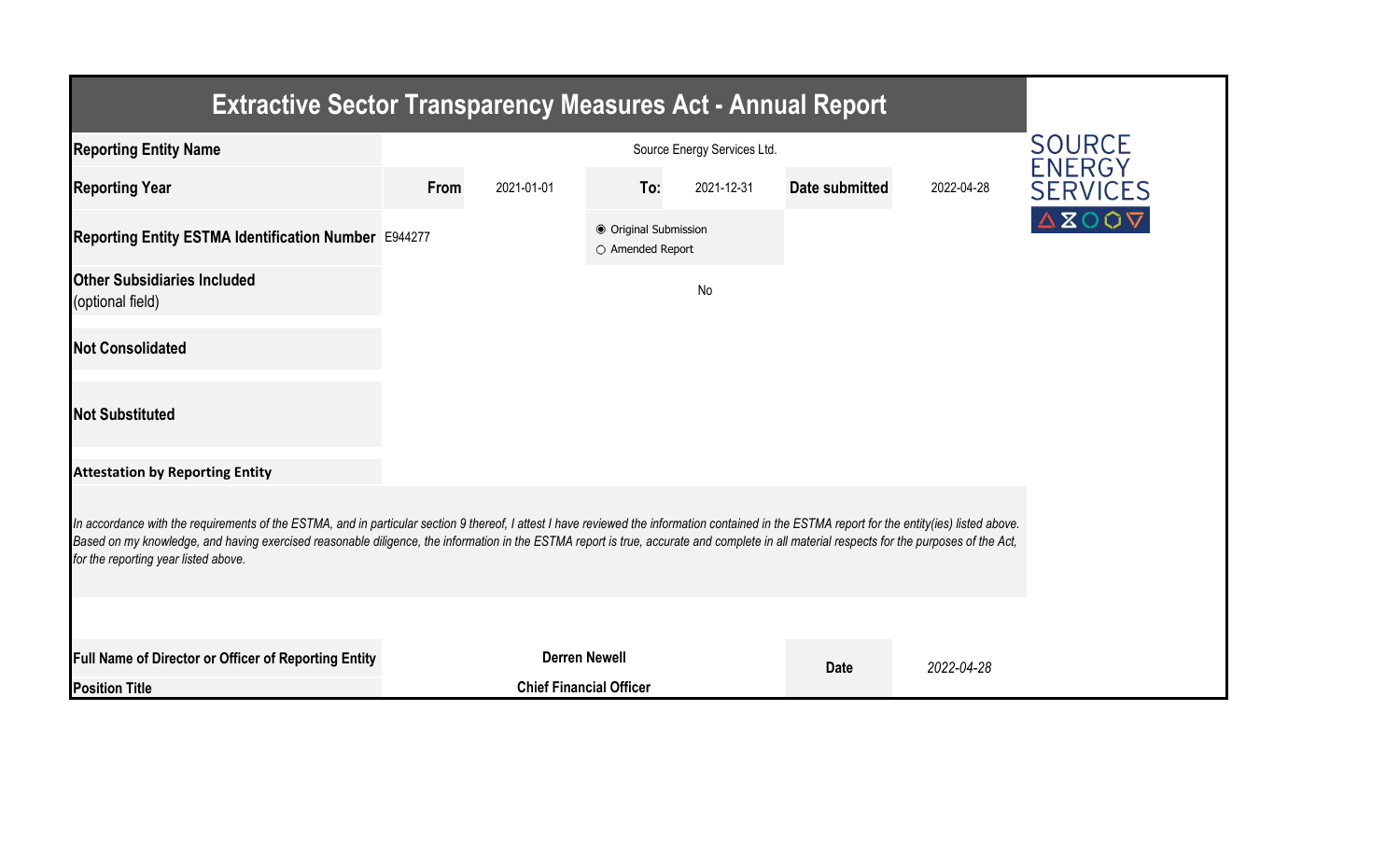| <b>Extractive Sector Transparency Measures Act - Annual Report</b>                                                                                                               |                                                                                                                         |                                                                           |              |                  |         |                                                                                                                                                                                           |                |                  |                                                      |                                      |                     |  |
|----------------------------------------------------------------------------------------------------------------------------------------------------------------------------------|-------------------------------------------------------------------------------------------------------------------------|---------------------------------------------------------------------------|--------------|------------------|---------|-------------------------------------------------------------------------------------------------------------------------------------------------------------------------------------------|----------------|------------------|------------------------------------------------------|--------------------------------------|---------------------|--|
| <b>Reporting Year</b><br><b>Reporting Entity Name</b><br><b>Reporting Entity ESTMA</b><br><b>Identification Number</b><br><b>Subsidiary Reporting Entities (if</b><br>necessary) | From:<br>To:<br>2021-12-31<br>2021-01-01<br><b>Currency of the Report CAD</b><br>Source Energy Services Ltd.<br>E944277 |                                                                           |              |                  |         |                                                                                                                                                                                           |                |                  |                                                      |                                      |                     |  |
| <b>Payments by Payee</b>                                                                                                                                                         |                                                                                                                         |                                                                           |              |                  |         |                                                                                                                                                                                           |                |                  |                                                      |                                      |                     |  |
| <b>Country</b>                                                                                                                                                                   | Payee Name <sup>1</sup>                                                                                                 | Departments, Agency, etc within Payee that Received Payments <sup>2</sup> | <b>Taxes</b> | <b>Royalties</b> | Fees    | <b>Production Entitlements</b>                                                                                                                                                            | <b>Bonuses</b> | <b>Dividends</b> | <b>Infrastructure</b><br><b>Improvement Payments</b> | <b>Total Amount paid to</b><br>Payee | Notes <sup>34</sup> |  |
| United States of America                                                                                                                                                         | City of Blair                                                                                                           | City of Blair Treasurer                                                   | 610,000      | 360,000          | 10,000  |                                                                                                                                                                                           |                |                  |                                                      | 980,000                              |                     |  |
| United States of America                                                                                                                                                         | Town of Preston                                                                                                         | Town of Preston Department Treasurer                                      | 20,000       |                  |         |                                                                                                                                                                                           |                |                  |                                                      | 20,000                               |                     |  |
| United States of America                                                                                                                                                         | Trempealeau County                                                                                                      | <b>Trempealeau County Treasury</b>                                        | 220,000      |                  |         |                                                                                                                                                                                           |                |                  |                                                      | 220,000                              |                     |  |
| United States of America                                                                                                                                                         | <b>Barron County</b>                                                                                                    | <b>Barron County Land Services</b>                                        |              |                  | 180,000 |                                                                                                                                                                                           |                |                  |                                                      | 180,000                              |                     |  |
| United States of America                                                                                                                                                         | <b>Barron County</b>                                                                                                    | <b>Barron County Treasurer</b>                                            | 50,000       |                  |         |                                                                                                                                                                                           |                |                  |                                                      | 50,000                               |                     |  |
| United States of America                                                                                                                                                         | <b>Barron County</b>                                                                                                    | <b>Barron County Highway Department</b>                                   |              |                  |         |                                                                                                                                                                                           |                |                  | 170,000                                              | 170,000                              |                     |  |
| United States of America                                                                                                                                                         | Town of Sumner                                                                                                          | Town of Sumner Community Foundation Inc.                                  |              |                  |         |                                                                                                                                                                                           | 350,000        |                  |                                                      | 350,000                              |                     |  |
| United States of America                                                                                                                                                         | Town of Sumner                                                                                                          | Town of Sumner Treasurer                                                  | 140,000      |                  |         |                                                                                                                                                                                           |                |                  |                                                      | 140,000                              |                     |  |
| United States of America                                                                                                                                                         | Town of Sioux Creek                                                                                                     |                                                                           |              |                  |         |                                                                                                                                                                                           |                |                  | 50,000                                               | 50,000                               |                     |  |
| United States of America                                                                                                                                                         | <b>Rusk County</b>                                                                                                      | Rusk County Treasurer                                                     | 190,000      |                  |         |                                                                                                                                                                                           |                |                  |                                                      | 190,000                              |                     |  |
| United States of America                                                                                                                                                         | Village of Weyerhaeuser                                                                                                 |                                                                           | 380,000      |                  |         |                                                                                                                                                                                           |                |                  |                                                      | 380,000                              |                     |  |
| <b>Additional Notes:</b>                                                                                                                                                         |                                                                                                                         |                                                                           |              |                  |         | (1) Payment made in USD and converted using the average monthly Bank of Canada rate as of the fincial year end of CAD \$1.2570. The amounts reported are rounded to the nearest \$10,000. |                |                  |                                                      |                                      |                     |  |